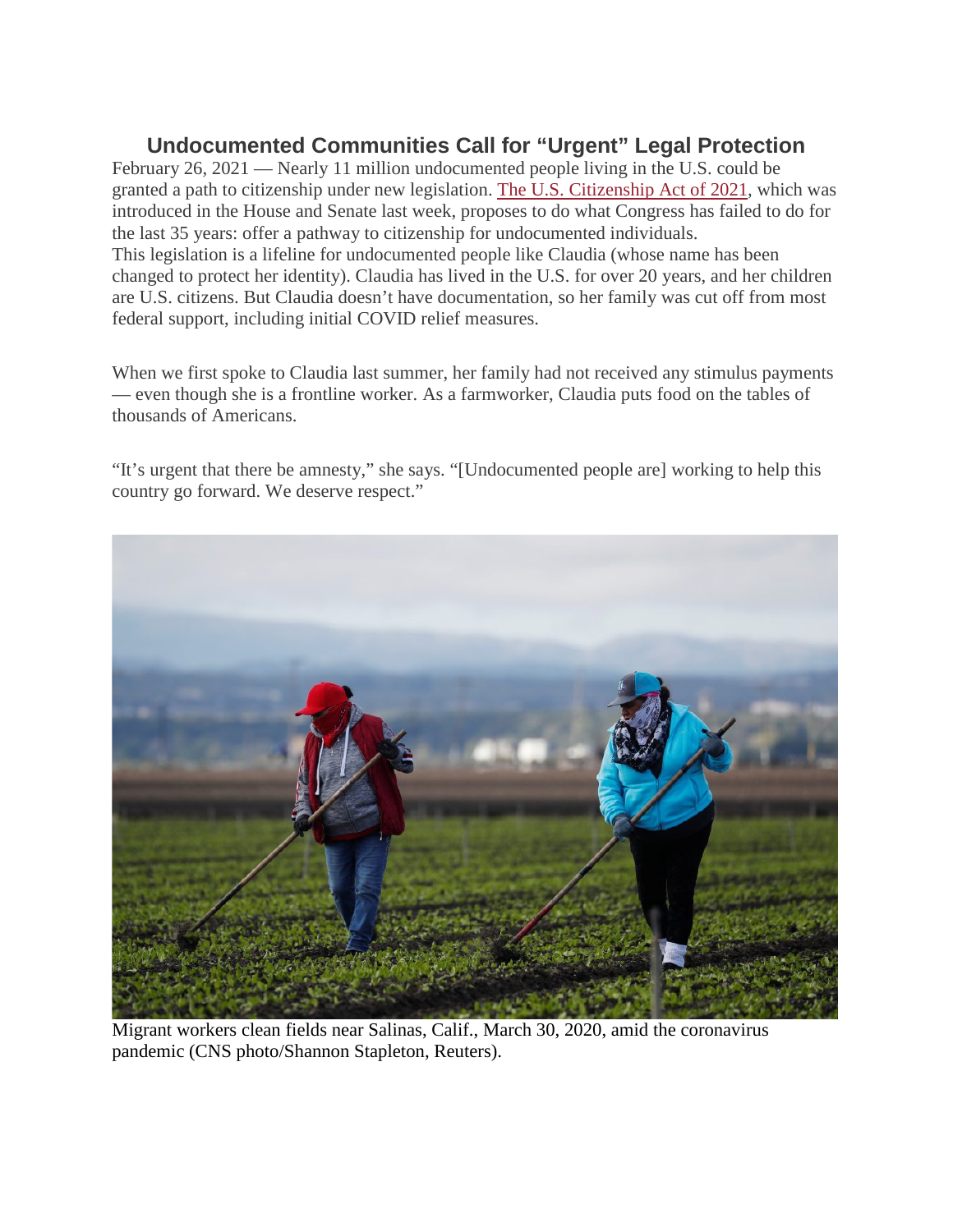December's relief package finally issued payments to certain households with mixed immigration statuses, offering short-term support to some migrant families. But a pathway to citizenship would provide the long-term security that families need.

## **Broad Reforms**

The U.S. Citizenship Act would fast-track farmworkers and DACA recipients for citizenship. Claudia would be immediately eligible for a green card and could apply for citizenship after three years. Millions more migrants would be eligible for citizenship after eight years.

"The new president's plan is very interesting," Claudia says. "With this new president, things are different. It will take a lot to unite so many people that are so divided, but at least there is a sliver of hope."

Claudia's sister, Erika, has worked without documentation for 20 years at the same farm. She's determined to remain hopeful. "I think with Biden we have a little ray of light and hope after living in the shadows for so many years," she says. "Nothing is for certain, but we must keep the faith."

The U.S. Citizenship Act offers a comprehensive approach to immigration reform. It would also erase many of the restrictions on family-based immigration and expand worker visas. But with slim majorities in the House and Senate, the bill is unlikely to pass as written. Instead, some immigration advocates and experts have suggested breaking the bill into targeted legislation that offers relief to specific populations.

"The success of this bill depends on the ability of both parties to move away from the usual paradigm of a pathway to citizenship versus increased border security, which today is nothing more than a convenient political talking point," says Caitlin-Marie Ward, senior migration advisor at the Jesuit [Conference](https://jesuits.org/justice) Office of Justice and Ecology. "While both parties may not agree on the entire bill, they may be able to break it apart and find some common ground." **Targeted Legislation**

For example, roughly 640,000 DACA recipients are eligible for legal status under two bills in Congress. Under the [DREAM](https://www.cnbc.com/2021/02/04/dream-act-lindsey-graham-dick-durbin-unveil-latest-version-of-immigration-reform-bill.html) Act, people who migrated to the U.S. as children would be eligible for citizenship after a five-year period — or three years under the Citizenship Act. Both bills extend beyond those currently enrolled in DACA to include over 2 million additional people who arrived in the U.S. as minors.